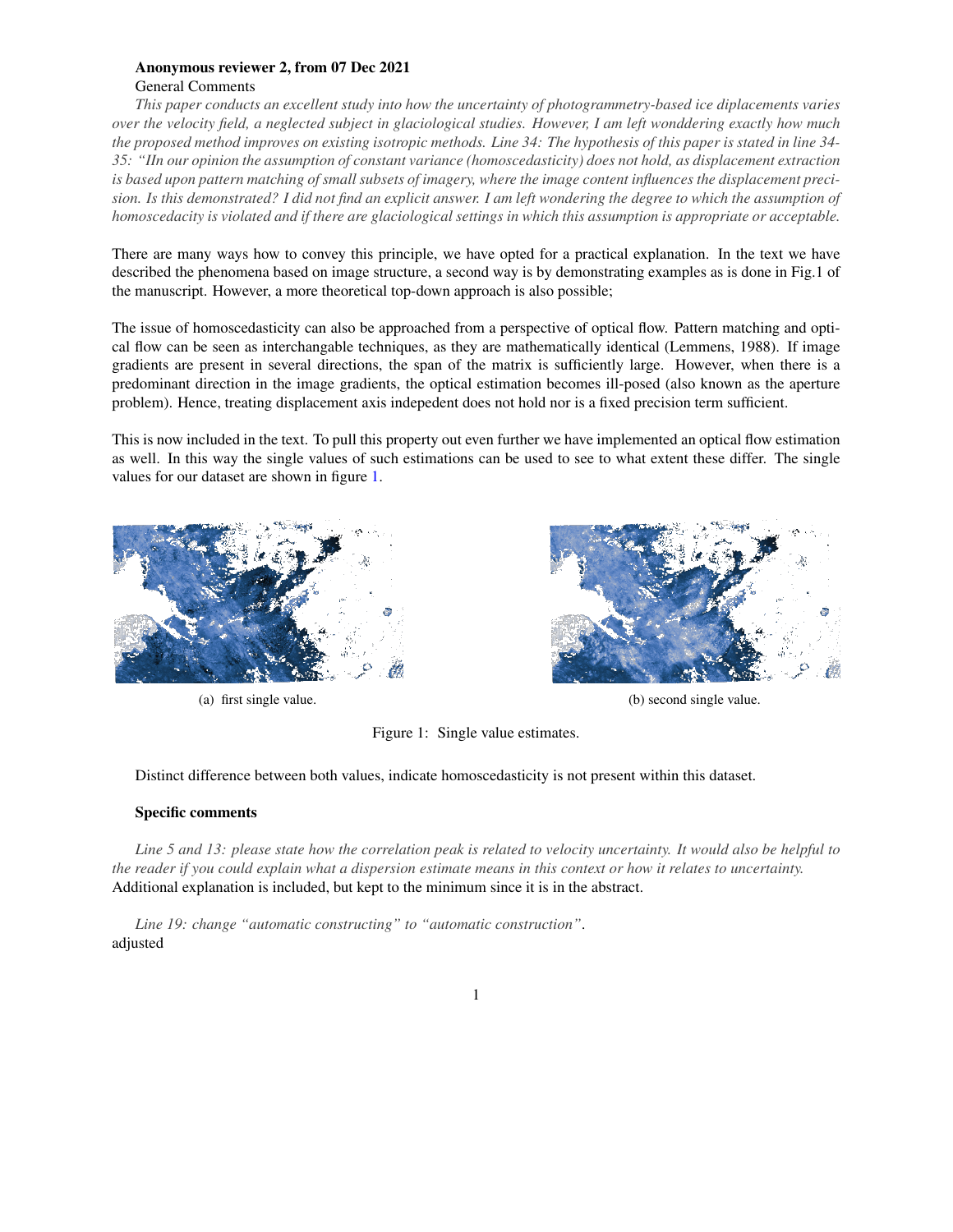*Line 47: Insert comma after "In this contribution"* inserted

*Line 49: remove "then for instance"* removed

*Line 61: change "also other metrics can " to other metrics can also"* changed

*Line 68: " A lot" is a bit informal. Maybe change to significantly or greatly?* changed

*Line 69: insert comma after "For example".* done

*Line 74: change "it are these" to "it is these"* changed

*Line 88: Insert comma after " and in particular its peak"* done

*Line 95: insert comma after "is perceived as a probability density function"* done

*Line 105: Make "a detailed derivation thereof. . . " its own sentence.* is now separated

*Line 113: Insert comma before " and correlation ridges with different"* done

*Line 124: Insert "the" between "from" and "standard error axis". Remove comma before "to a description of standard error ellipse. . . "*

## implemented

*Line 132: Change "wholes" to holes* deleted

*Line 176: Remove comma following Maslaspina Glacier* done

*Figures 5 and 6: please explain the significance of the regions outlined in red. It would be helpful to the reader if other significant aspects of this figure were described in greater detail in the caption.* These are now included.

*Figure 9: Please check spelling, describe what is significant about regions outlined in red. It would be helpful to fill out the figure caption more and describe what is significant or of interest in this figure.* Done.